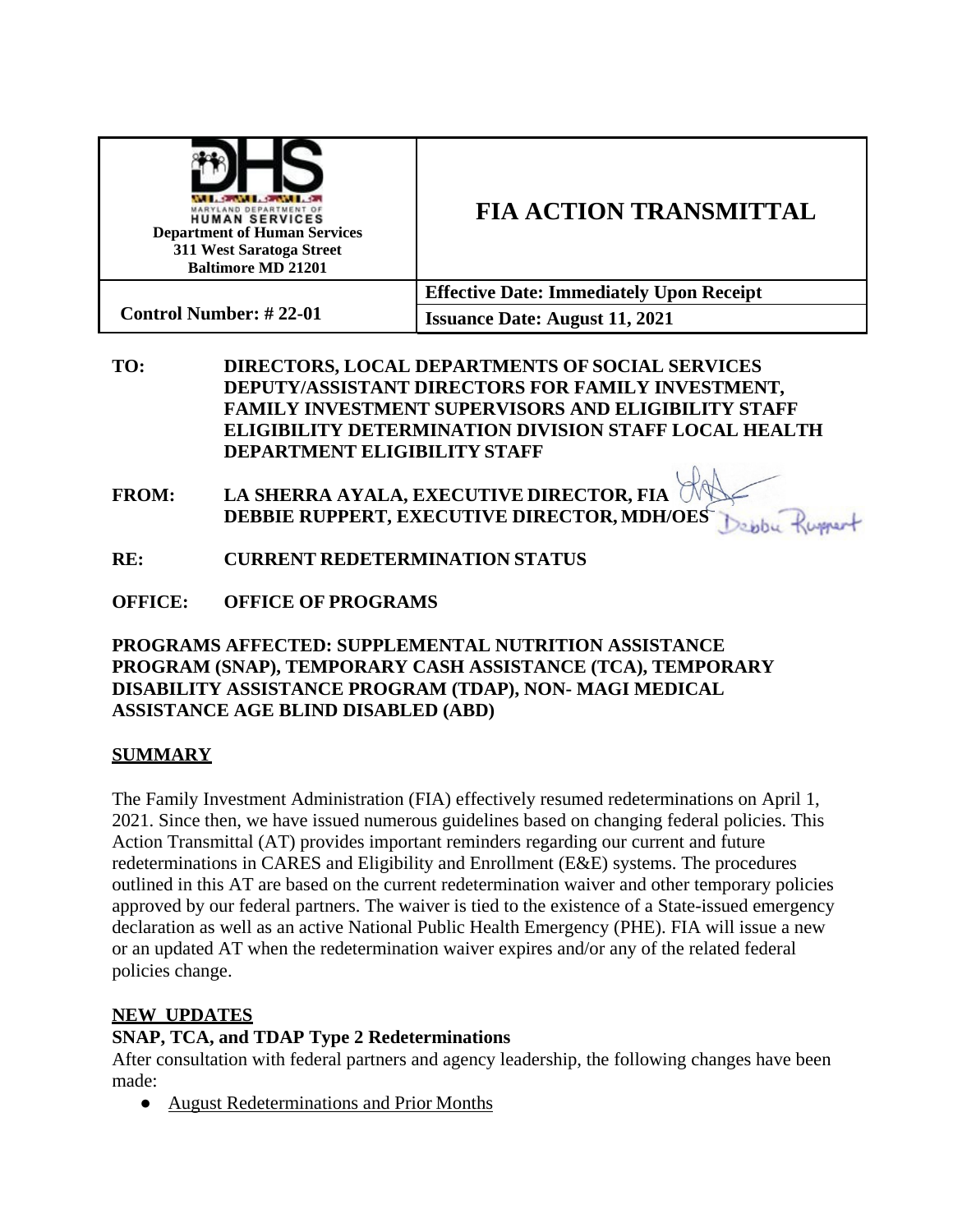- August redetermination packets were sent to customers in the month ofJune.
- Redeterminations that were received prior to this AT were processed and updated according to regular eligibility rules.
- Effective immediately and until further notice, any redetermination returned by the customer should be treated as an interim change.
- Any redetermination that is due but is not completed by the worker by the due date will be automatically extended.
- September-December 2021 Redeterminations
	- Redetermination notices for September through December have been suppressed and were not mailed to customers. This means that LDSS should not be receiving redeterminations for those months. If a customer chooses to submit a redetermination on his or her own, the worker should treat the information received as interim changes.
	- TCA and TDAP Type 2 redeterminations that are due in September through December 2021 will be automatically extended for a year.
	- SNAP redeterminations that are due in September through December 2021 will be extended in E&E and CARES at the end of each month. CARES will do an end of the month extension and E&E will move all of the redets at one time.

*\*In E&E July redeterminations were prematurely updated prior to the end of the month through December 2021.\* In coordination with MD THINK, these redeterminations will be extended through January 2022, and the ability to update an extended redetermination will be restored.*

#### **Medical Assistance Redeterminations**

The Centers for Medicare and Medicaid Services (CMS) issued multiple extensions of Medicaid eligibility during the Public Health Emergency (PHE). As a result, DHS had many MA redeterminations that were due in September 2021. In an effort to balance the caseload, our E&E and CARES teams evenly distributed our MA redeterminations starting in September 2021 through March 2022. On June 9, 2021, the Maryland Department of Health (MDH) notified DHS that redeterminations previously extended through September 2021 must be extended through December 2021. Please note, MA redeterminations will continue to be mailed to customers and should be processed if the customer returns the packet. The jurisdictions that remain in CARES should continue to code "CO" in the CARES special circumstances field for any redetermination or interim change that has remained open during the PHE that would have been otherwise closed [\(See SOP 20-05,](https://drive.google.com/file/d/1X1hwcRoQN8kUQqVadNVo-DH9GeDyrWsD/view?usp=sharing) revised May 12, 2021.)

#### **Medical Assistance Post-Pandemic Planning**

Per current guidance from CMS, the Public Health Emergency (PHE) is likely to end December 31, 2021. In its guidance, CMS advised States to send notices to households whose eligibility is being extended due to the PHE. This notice is called the "Advanced Notice," and it puts the household on notice that its eligibility (or that of one or more members) would otherwise end but is being extended until the end of the PHE. Sending this new notice helps customers understand that they need to update their household circumstances if they change. It will allow for the automated closure of those cases during the months following the end of the PHE without case managers having to redetermine eligibility if the notice was sent for case actions that occurred within the six months prior to the end of the PHE. Here's an example: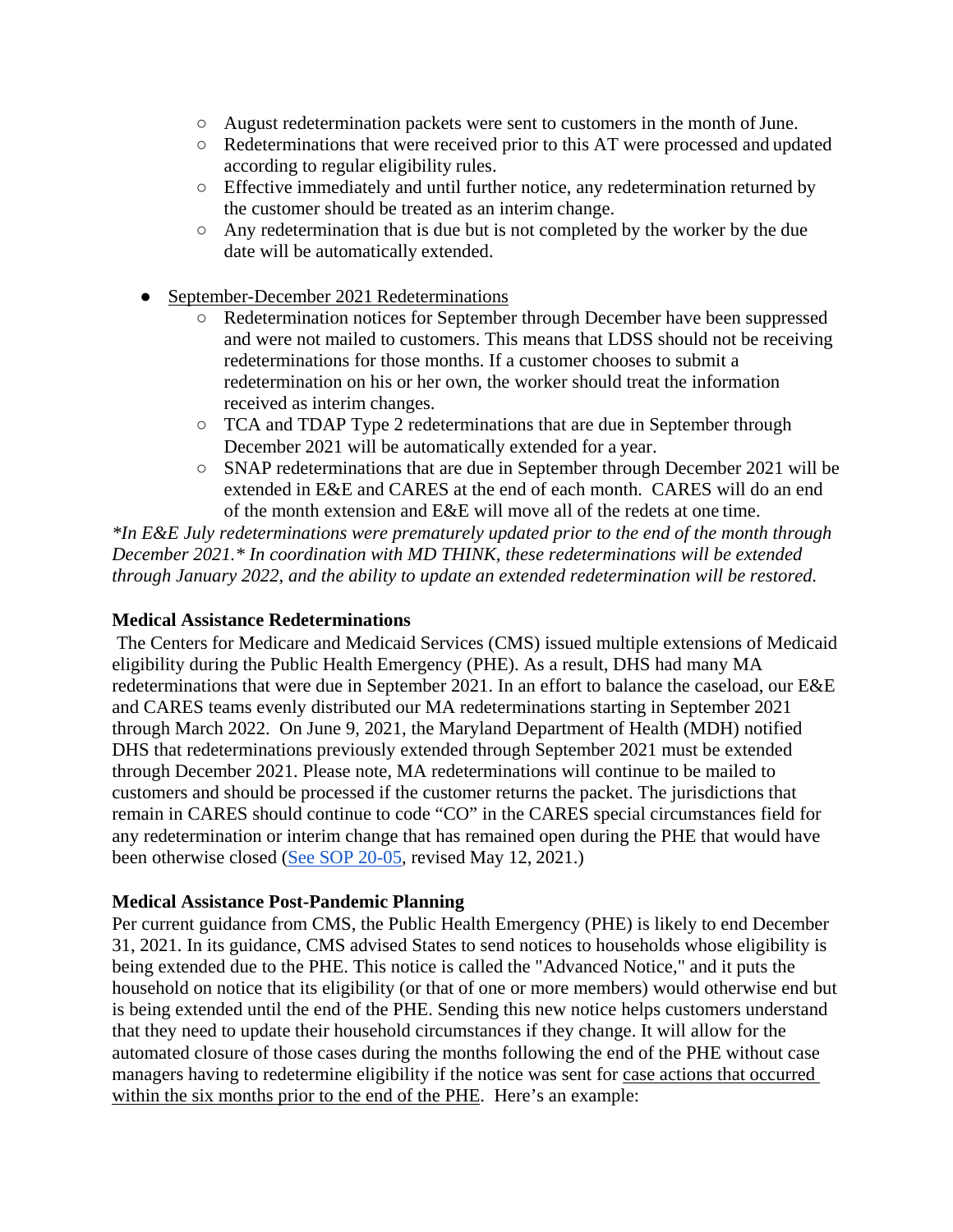## *Example 1:*

*The customer submits a redetermination packet for an August 2021 (QMB). The customer reports they are now receiving an additional pension. With this additional pension, they would now be over the income limit for QMB. This customer's information would be updated, and the Eligibility & Enrollment system (E&E) would send an Advanced Notice to them, informing them that their case has remained open only due to the PHE and will be closing once the PHE has ended. In February 2022 this case, if no other changes or reduction in income was reported between August 2021 and February 2022, would automatically close on February 28, 2022 with no case action required by the case manager. The eligibility system will send out a Notice of Adverse Action (Cancel Notice) 10 days before the end of the month.*

# *Example 2:*

*The customer was sent a redetermination packet for their August 2021 (QMB) program but did not return the redetermination packet. This case will be flagged, and E&E will send an Advanced Notice informing them that their case has only remained opened due to the PHE and will be closing once the PHE has ended. In February 2022, this case, if no other changes were reported or redetermination packets were returned between August 2021 and February 2022, would automatically close on February 28,2022 with no case action required by the case manager. The eligibility system will send out a Notice of Adverse Action (Cancel Notice) 10 days before the end of the month.*

The Advance Notice has been implemented into E&E effective August 2, 2021 and can be viewed in your correspondence history. Maryland Health Connection has sent Advanced Notices since April 2021 under the same rules for Modified Adjusted Gross Income (MAGI) Medicaid cases. However, it has not been implemented in CARES. CARES counties MUST continue to code the Special Circumstances field on the ADDR screen as "CO" on the address screen if the only reason the case was kept open is the PHE. If these cases are coded properly, once the cases are converted in E&E, the new system will be able to send Advanced Notices for actions during the months following conversion.

# **REQUIRED ACTION**

We recognize that there have been many changes in our redetermination processes during the Public Health Emergency. This means some customers are receiving packets, some are extended and will receive packets later, and some customers may just submit a packet online even if a redetermination is not yet due. With these unique circumstances please handle according to the instructions below:

# **SNAP, TCA, and TDAP Type 2**

- Effective immediately, upon receipt, all redetermination packets that are received will be treated as an interim change.
- SNAP, TCA, and TDAP redeterminations received **DO NOT** need to be initiated.
- For SPM counties, these interim changes (redet packets) will not be addressed in SPM and will be addressed by the home jurisdiction. For tracking purposes SPM counties may use their Google sheets to track these changes.
- Review the redetermination packet to see if the customer reported any changes in their household, income or change of address/phone number.